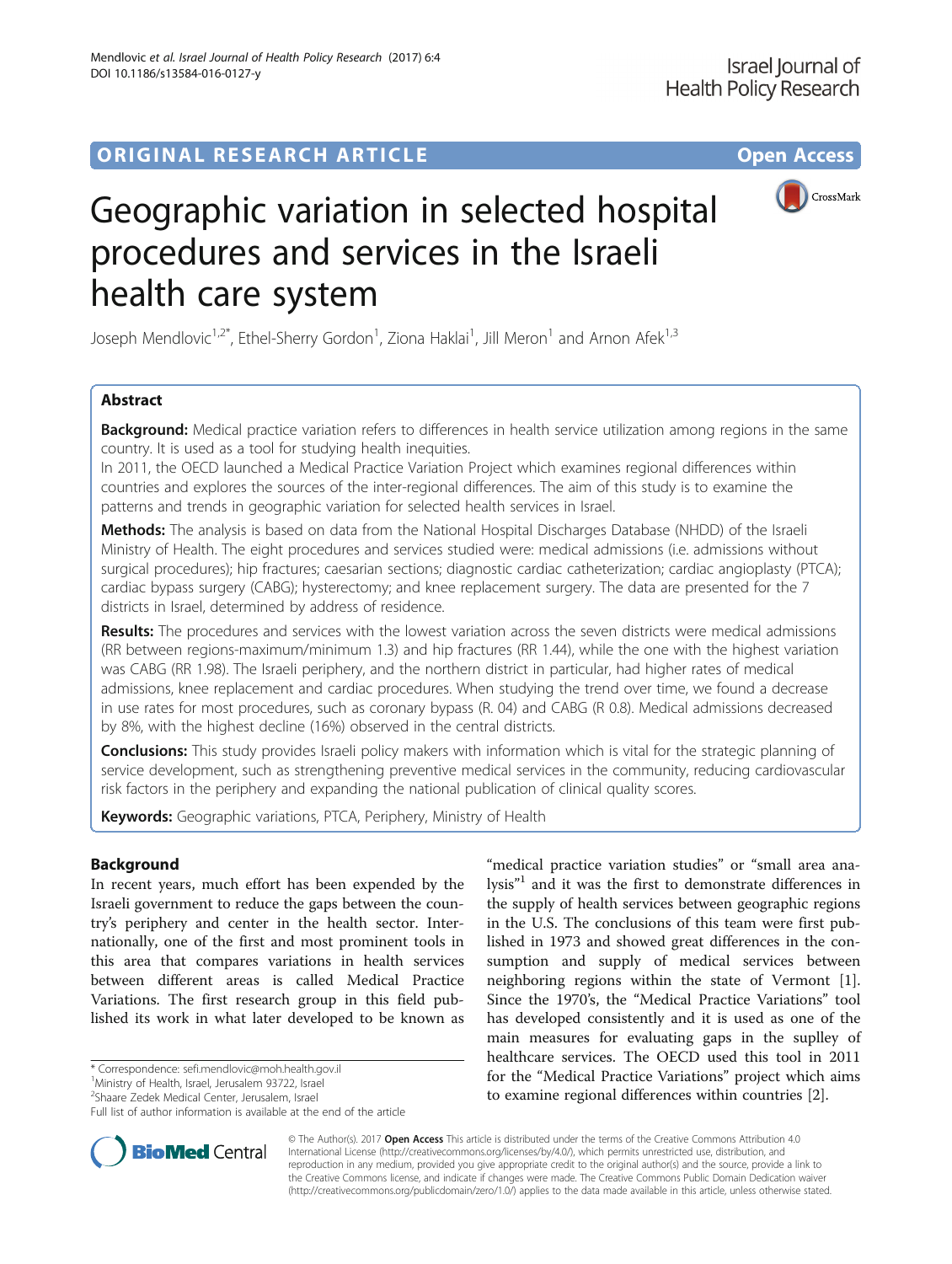Typically, in countries with low inter-regional variation, services are considered to be optimized. However, achieving low medical variation doesn't represent always good medical services (e.g. were low variation of effective care represent uniformly and nationally poor care). It is easier to achieve low medical variation in medical conditions with a simple diagnosis or treatment, such as treatments of fractures, as opposed to conditions requiring awareness and/or targeted testing, such as the treatment of colorectal cancer [\[3](#page-8-0)–[5](#page-8-0)].

Large variations are often characterized by differences in socioeconomically status, and differences in the health condition of the population. In these cases there is a direct correlation between the use of health services and several influential factors such as resource allocation, medical staff employment, expertise, training and more [\[6](#page-8-0)–[8](#page-8-0)].

In September 2014 the OECD published a report that examined the extent of inter-regional variation within 13 countries)Australia, Belgium, Canada, the Czech Republic, Finland, France, Germany, Italy, Portugal, Spain, Switzerland, England and Israel), for a variety medical service [[9](#page-8-0)]. This article presents data and the conclusions of the research carried out by the Israel Ministry of Health, which were analyzed as part of the OECD medical variation project.

#### Aim of the study

The aim of this study is to examine trends over the last decade in the use of selected hospital services by the population residing in Israel and to compare usage rates and trends across regions.

# **Methods**

The data presented in this study are based on the National Hospital Discharges Database (NHDD) maintained by the Health Information Division in Israel's Ministry of Health. The database is continually updated, with hospitals providing information electronically on a quarterly basis. The database includes all acute care hospitals as well as some of the psychiatric and long-term care facilities. Only acute care hospitals were included in this study. The database contains records of each individual admission. Patients' identity numbers are encrypted to allow follow-up studies, while preventing identification of individuals to protect patient privacy. The database includes demographic and hospitalization data. The demographic data include age, gender and residence (village/town/city code), as well as the patient's health fund provider. The hospitalization data include general information such as admission type (planned or via the emergency room), discharge type (home, transfer to other facility or died), detailed information at the departmental level such as date of admission and discharge from each department, diagnoses listed and procedures performed in each admission, which are coded according to the ICD-9-CM classification.

Eight categories of hospital care were examined, after being selected by an OECD expert: medical admissions (i.e. admissions without surgical procedures<sup>2</sup>), hospitalization for hip fracture, caesarean sections, diagnostic cardiac catheterization, cardiac angioplasty therapy (PTCA), cardiac bypass surgery (CABG), hysterectomy and knee joint replacement surgery. The OECD expert group selected these care activities and procedures, based mainly on the criteria of high-cost and high-volume, policy relevance and data availability. The set of care activities and procedures included a general measure of hospital medical admissions, and specific diagnostic and surgical procedures.

The data are presented according to the seven districts in Israel, as defined by the Ministry of Interior. Smaller regions than the seven administrative districts are not feasible in Israel. Using sub-districts or cities would lead to too small volumes in certain districts for some procedures. The location was determined by the patients' residence, and not the providing hospital location; the two differ because services are often provided in regions other than the region of residence. Tourists and other non-residents were excluded from the analysis.

Discharges by type of service are shown for the years 2002–2012. The identification of procedures is based on OECD guidelines (Additional file [1\)](#page-7-0).

Age/gender-standardized rates were calculated by type of service and region and were generally presented as rates per 100,000 persons. The exception is the Caesarean rates, which were calculated per 1,000 live births and validated against the National Perinatal Database.

## Results

We studied the extent of regional variation in 2012, as well as national and regional trends over the period 2002–2012.

#### Variations in procedure incidence between districts

Table [1](#page-2-0) displays the adjusted rate, the coefficient of variation and the rate ratio (RR) between the highest and lowest regional rates. The data indicate differences between regions for all eight health care activities and procedures tested, with the relative rates (RR) of 1.3 or higher for all of them. Variation was highest for coronary bypass, with an RR of 2.0 between the highest and lowest regional rates, and knee joint replacement surgery with a RR of 1.8. In both these cases, the highest rates were in the Northern district. Figure [1](#page-3-0) displays the medical services rates by district during 2012, adjusted for age and gender per 100,000 persons.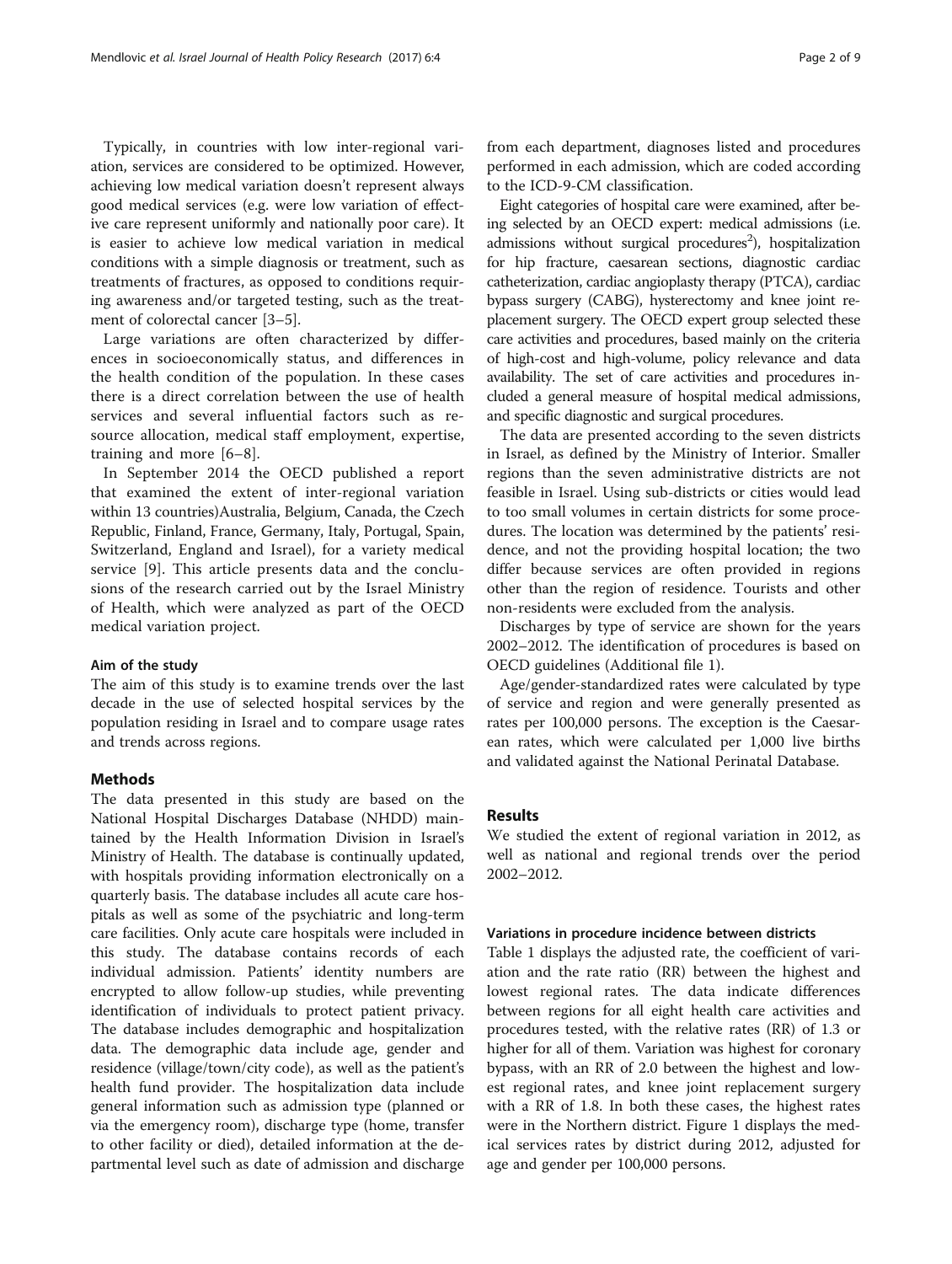|                                                         | Hysterectomy Caesarian Knee | section <sup>b</sup> |       | Surgery after Cardiac | Replacement hip fracture Catheterization |       |      | PTCA <sup>c</sup> CABG Hospital Medical<br>Admissions |
|---------------------------------------------------------|-----------------------------|----------------------|-------|-----------------------|------------------------------------------|-------|------|-------------------------------------------------------|
| Standardized rate to $-100,000$ population <sup>a</sup> | 159.7                       | 76.5                 | 66.3  | 86.8                  | 380.4                                    | 323.2 | 51.6 | 11.772.0                                              |
| Coefficient of variation between regions <sup>d</sup>   | 0.09                        | 0.18                 | 0.21  | 0.13                  | 0.19                                     | 0.16  |      | $0.26$ $0.10$                                         |
| Ratio between regions (maximum<br>/minimum) - RR        | 1.31                        | 170                  | 1 78. | .44                   | 1.68                                     | -48   | 98   | 135                                                   |

<span id="page-2-0"></span>**Table 1** Summary of the gaps for various hospital medical services in Israel by district, 2012

<sup>a</sup>Rates are standardized for age and gender to 100,000

<sup>b</sup>Cesarean rate is per 1,000 live births

<sup>c</sup>Percutaneous transluminal coronary angioplasty

<sup>d</sup>The coefficient of variation is the ratio of the standard deviation to the mean and is a systematic component of variation

## Trends in procedures over time

Examining trends in procedures and hospitalizations over the last decade indicates that the most significant increase was observed in knee joint replacement surgery, with an increase of more than half, from 42 per 100,000 persons in 2002 to 66 in 2012. The Southern district, Haifa district and the Northern district, recorded the highest growth in 2002–2012, resulting in the highest rate in 2012 (Table 2).

Over the last decade, the hysterectomy rate decreased by 15%, from 188 per 100,000 females in 2002 to 160 in 2012.

The Caesarean section rate increased in 2002–2012 mainly in the Haifa district, and had almost 30% increment between these years.

The rate of medical admissions (Fig. [2\)](#page-3-0) declined in all districts, with an 8% decline at the national level, and with the highest percentage decrease (16%) recorded in the Central district. Over the past decade, there was a much higher rate in the Northern and Southern districts compared to other regions.

Hospitalization rates for hip fracture repair decreased by 11% over the last decade, from 97 per 100,000 inhabitants in 2002 to 87 in 2012. In 2012, the highest rate was recorded in the Tel Aviv district with 104 per 100,000 inhabitants, 1.2 fold higher than the national average and 1.4 times higher than the Haifa district with the lowest rate of 72 per 100,000 inhabitants.

|                                            | Adjusted rates a year<br>(100.000) |          |       |  |
|--------------------------------------------|------------------------------------|----------|-------|--|
| Activity                                   | 2002                               | 2012     | Ratio |  |
| Caesarean Section                          | 175.6                              | 176.5    | 1.0   |  |
| Hysterectomy                               | 187.9                              | 159.7    | 0.8   |  |
| Knee replacement                           | 41.8                               | 66.3     | 1.6   |  |
| Medical Admissions                         | 12,859.7                           | 11.772.0 | 0.9   |  |
| Revascularization: Cardiac catheterisation | 489.5                              | 380.4    | 0.8   |  |
| Revascularization: Coronary bypass         | 122.1                              | 51.6     | 0.4   |  |
| Revascularization: PTCA and stenting       | 411.7                              | 323.2    | 0.8   |  |
| Surgery after hip fractures                | 97.5                               | 86.8     | 0.9   |  |

The rate of bypass surgery (CABG) plummeted by more than half, from 122 per 100,000 in 2002 to 52 in 2012. In most districts the rate decreased by two-thirds, while in the Northern and Haifa districts it decreased by 45%. In 2012, the highest rates of CABG were recorded in the Northern, Southern and Haifa districts.

The rate of cardiac catheterization (diagnostic) has decreased over the past decade. The national rate fell by 23% in 2002–2012, from 489 per 100,000 inhabitants to 380. The downward trend was recorded in most regions, with the largest decline (33%) in the Tel Aviv district, while in the Southern district the rate inclined in about 8% stable in the last decade

The rate of therapeutic catheterization (PTCA) (Fig. [3](#page-4-0)) has decreased over the past decade. The national rate fell by 22% in 2002–2012, from 412 per 100,000 inhabitants to 323. The downward trend was recorded in most regions, with the largest decline (39%) in the Tel Aviv district, while in the Southern district the rate inclined in about 33% in the last decade. In the field of cardiac catheterization, the results reveals interesting phenomenon, both regarding the national negative trend, but especially when this trend is being studied in the light of the different regions rates. In 2012, the PTCA rate was highest in the Northern and Southern districts, 1.2 fold higher than the national average, while in other districts the rate was low compared with the national average. The highest rate for PTCA was 391 per 100,000 persons in the Northern district and 390 in the Southern district, fifty percent higher than the rate recorded in the Judea and Samaria which had a rate of 264 per 100,000 persons, and 1.4 times higher than the Tel Aviv district rate of 280, and 1.3 times higher than Jerusalem district rate of 292.

## International comparisons

For most of the health care services and procedures studied within the Geographic Variations in Health Care OECD report, the general trends in health care activities and procedure rates at the national level in Israel, over the past ten years, have been similar to those observed in many other OECD countries [[9](#page-8-0)]. However, both trends and rates of PTCA in Israel are unique. Unlike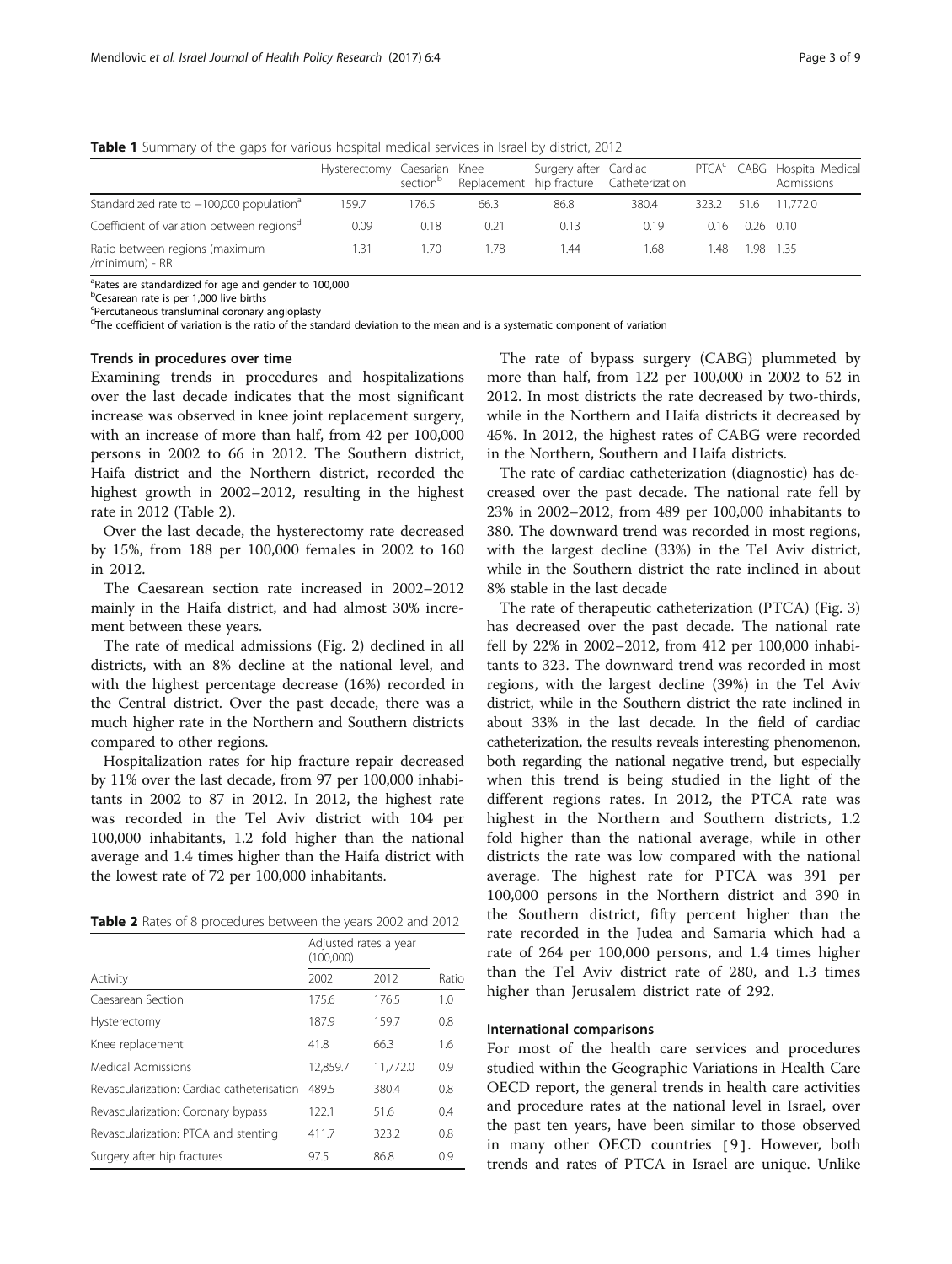<span id="page-3-0"></span>

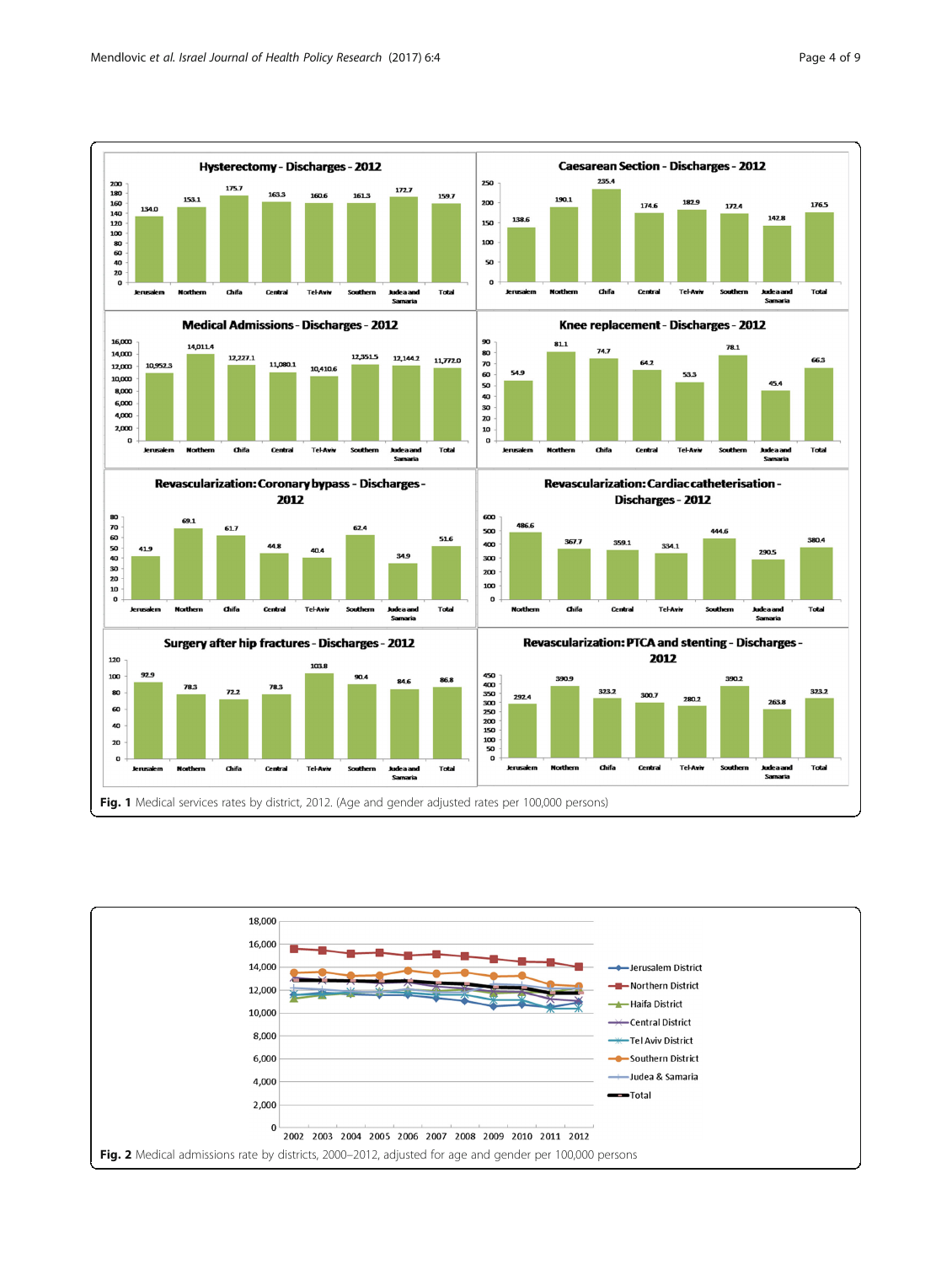<span id="page-4-0"></span>

trajectories in most other countries, which increased their rates, Israel has decreased its rates. However, even after this decrement, Israel still has one of the highest PTCA rates (along with Germany), while Portugal and Spain had the lowest rates (below 140 per 100 000).

# Discussion

This study analyzed both 2012 rates and 2002–2012 trends, for Israel as a whole and for its seven districts. For all of the services examined in this study, the 2012 rates were significantly different between the districts. The smallest differences between districts in 2012 were recorded for hysterectomies, with a rate ratio of 1.3, and the highest rate ratio was for CABG, with a rate ratio of 2.0.

Geographic variation in medical practice styles reflect not only differences in patient needs but might be due variations in practice of medicine, in resource allocation and in equal access to services. These unwarranted variations need to be addressed by countries who wish to improve healthcare performances. As the Darmoth project stats unwarranted variation in the practice of medicine and the use of medical resources are the inappropriate use of medical resources are the basis of ineffective care and must be addressed.<sup>1</sup> This paper focuses on geographic variations in Israel so to learn and improve policy making. Usually, these unwarranted variations in the practice of medicine and the use of medical resources are being analyzed through several main general causes, among them: disease patterns among districts, degree of agreement between providers and supply-side factors, underuse of effective care, misuse of preferencesensitive care and overuse of supply-sensitive care. In order to provide a systemic approach for the policy makers in Israel, this paper will analyze the results via some of these methods.

With regard to the trends over time, at the national level, the study found a significant increase in knee replacement surgery, and significant declines in hip fracture repair surgery and hysterectomy. A decline in medical admissions was observed as well among all the seven regional trends. However, despite this decline there is still a consistent and clear gap between central and peripheral regions, reflecting the highest medical admission rate in the periphery and the lowest in the center of country.

In this section, we first consider possible explanations for the 2012 inter-regional differences and then consider possible explanations for the difference in trends across regions and services. We also discuss the extent to which the Israeli patterns and trends are similar to those found in other countries.

## Possible explanations for the inter-regional differences

Some of the inter-regional differences in 2012 rates may be related to uneven access to care as well as differences in socioeconomic and health status between the regions. Although these differences had never been published through geographical areas, they were studied and published by the Ministry Of Health report on 2013 through socioeconomic perspectives.<sup>3</sup> Apparently, this Ministry of health 2013 report, demonstrated a significant difference both in obesity, smoking and in ischemic heart disease and had shown that low socioeconomic status have a direct linkage to these three risk factors and diseases. The extent to which rates, for particular procedures, vary across regions may also be related to the extent to which the relevant medical conditions can be prevented or controlled non-surgically. However, there isn't any established explanation to the scale of all the variations in the different procedures. In the following paragraphs, we shall discuss the 5 procedures with the highest and lowest variations, by examining them systematically from three perspectives: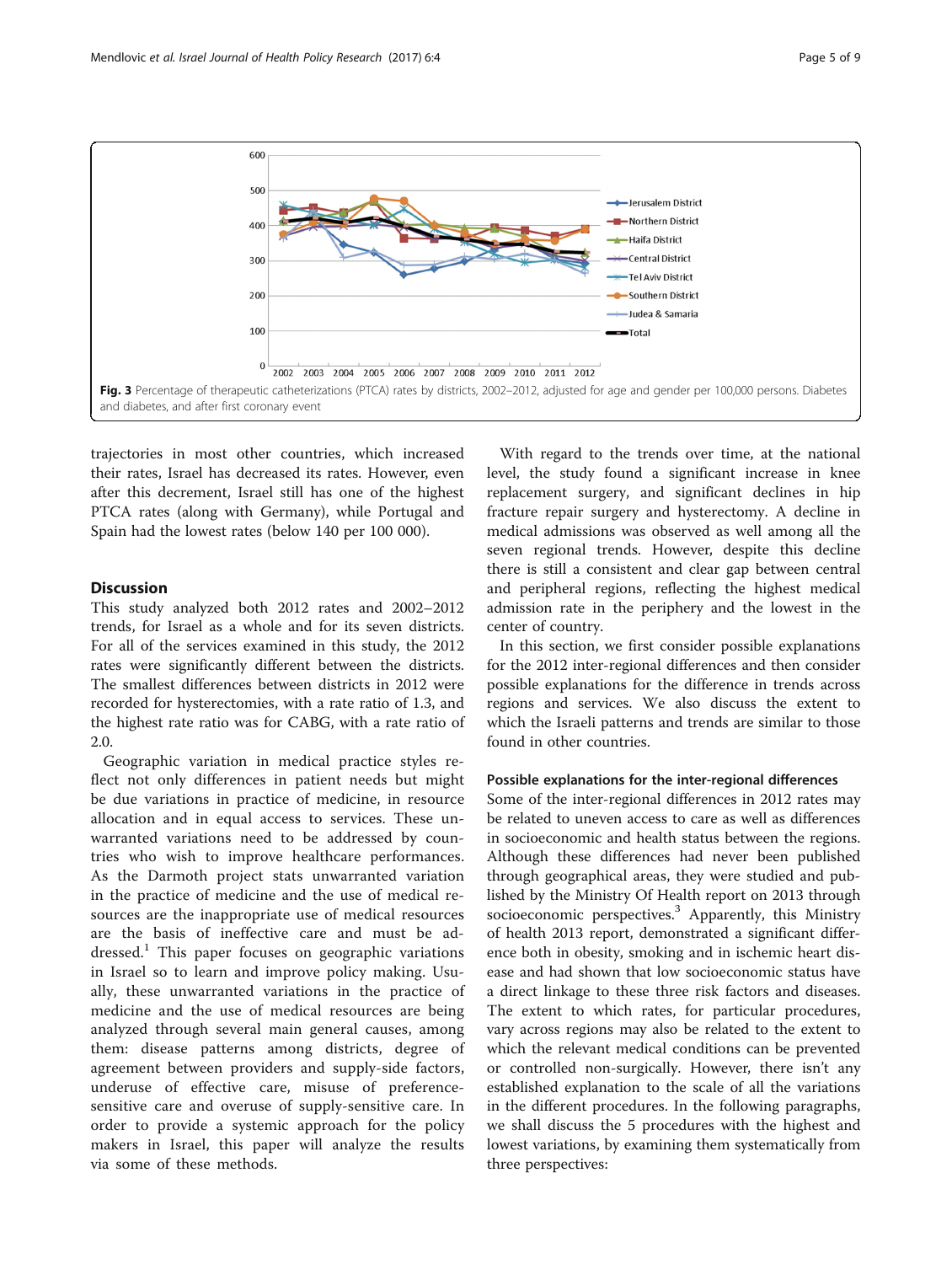A) The disease patterns among districts B) The degree of agreement between providers C) The supply-side factors.

In addition, we shall discuss, when it is relevant, the results from additional perspectives: failure to provide effective care, failure to provide preference sensitive care, and overuse of supply sensitive care.

PTCA: The procedure which holds the highest variation with rate ratios of 1.98, in 2012, between the highest and lowest regional rate, is highest in the periphery (the northern and southern districts). Regarding the disease patterns, there is a direct correlation between ischemic heart diseases and the cardiovascular risk factors that are the highest in low socioeconomic status as mentioned earlier. Therefore, these differences are expected and will not change dramatically until there will be a reduction in smoking and obesity rates in the periphery. However, the high rates of CABG in the periphery could not be explained through the arguments of "degree of agreement" and "supply-side factors. This assumption derives from the fact that, the northern district, doesn"t hold a cardiac surgery unit, and the southern district holds only one.

This major variation correlates also to the underuse of effective care, as preventive medicine and glycemic control and also correlates to the Misuse of preferencesensitive care, in this case, cardiac catheterization (although the last one had increased dramatically in the last years).

Knee replacements, a procedure which holds the second highest variation with rate ratios of 1.78, in 2012, between the highest and lowest regional rate, is highest in the periphery. Regarding the disease patterns, this can be attributed to both the high rate of obesity and the lack of proper prevention in the periphery, which can be reduced by good obesity control and osteoarthritis treatment. Regarding the argument of "degree of agreement" there isn't a clear indication for knee replacement, which can imply for an over use to this surgery in the periphery. Regarding "supply-side factors", it is unreasonable that this is one of the reasons since most of the hospitals in the center of Israel hold several advances units, which specialized in knee replacement, where these units in the periphery are less developed.

This variation correlates also to the misuse of preference-sensitive care, in this case, conservative therapy such as physical therapy and weight loss.

The third procedure with the highest variation is cesarean section with rate ratios of 1.68, in 2012, between the highest (The city of Haifa) and lowest regional rate (The city of Jerusalem). This low rate in Jerusalem can be attributed to demographical and cultural reasons: In Jerusalem, which holds the lowest rates, the population is religious and therefore avoid Cesarean Section in

order to reach high number of labors. In Chifa, which holds the highest rates, the population is secular with low rates of labors per capita.

This variation correlates also to the misuse of preference-sensitive care, in this case, a regular labor, and also overuse of supply sensitive care, since cesarean section is considered to be a convenient solution in difficult labors.

Hysterectomy, this procedure holds the lowest variation with rate ratios of 1.31, in 2012, between the highest and lowest regional rate.

Regarding the disease patterns, there are not preventable risk factors for the clinical statues that cause the need for this procedure. This fact minimizes the gaps between the periphery and the center of Israel in the usage of this procedure and implies on the importance of gaining equality, not only in treatment, but also in preventive medicine. Regarding the arguments of "degree of agreement", there is not always clear indication for this procedure but there are still several common well established indications for the procedure. As for "supply-side factors", there isn't any specific uniqueness regarding the tariff or pricing method of this procedure. Therefore, the fact that the risk factors are uniform nationally could be a proper explanation to the low variation.

The second procedure with a relatively low variation is surgery after hip fracture, with rate ratios of 1.44, in 2012, between the highest (The city of Tel-Aviv) and lowest regional rate (The city of Chifa). This fracture is common especially in old people and females. Regarding the disease patterns, there are clear preventable risk factors for a hip fracture, among them preventing and treating osteoporosis. However, after stratifying the population to age and gender, there is no clear correlation in this aspect, since the highest rates are not in the periphery. Regarding the argument of "degree of agreement" there is a clear indication for surgery after hip fracture5, which can well explain the low rate of variation. As for "supply-side factors", this relatively low variation could be explained by close control of the ministry of health on hospital. This control aims to measure the delivery of this surgery in 48 h for patients who were admitted to hospital with a hip fracture. The outcomes of this control are reflected both on a national publication of the results and also in a differential Tariff for hospitals which operating this patients in less than 48 h after admission. It is suggested that this policy, had led all hospitals to acquire similar guide lines and protocols for treating patients with this diagnosis.

Following these results and analysis, it is clear that the appropriate community medicine, before reaching hospital, is crucial for reducing variations between different regions, especially between the periphery and the center.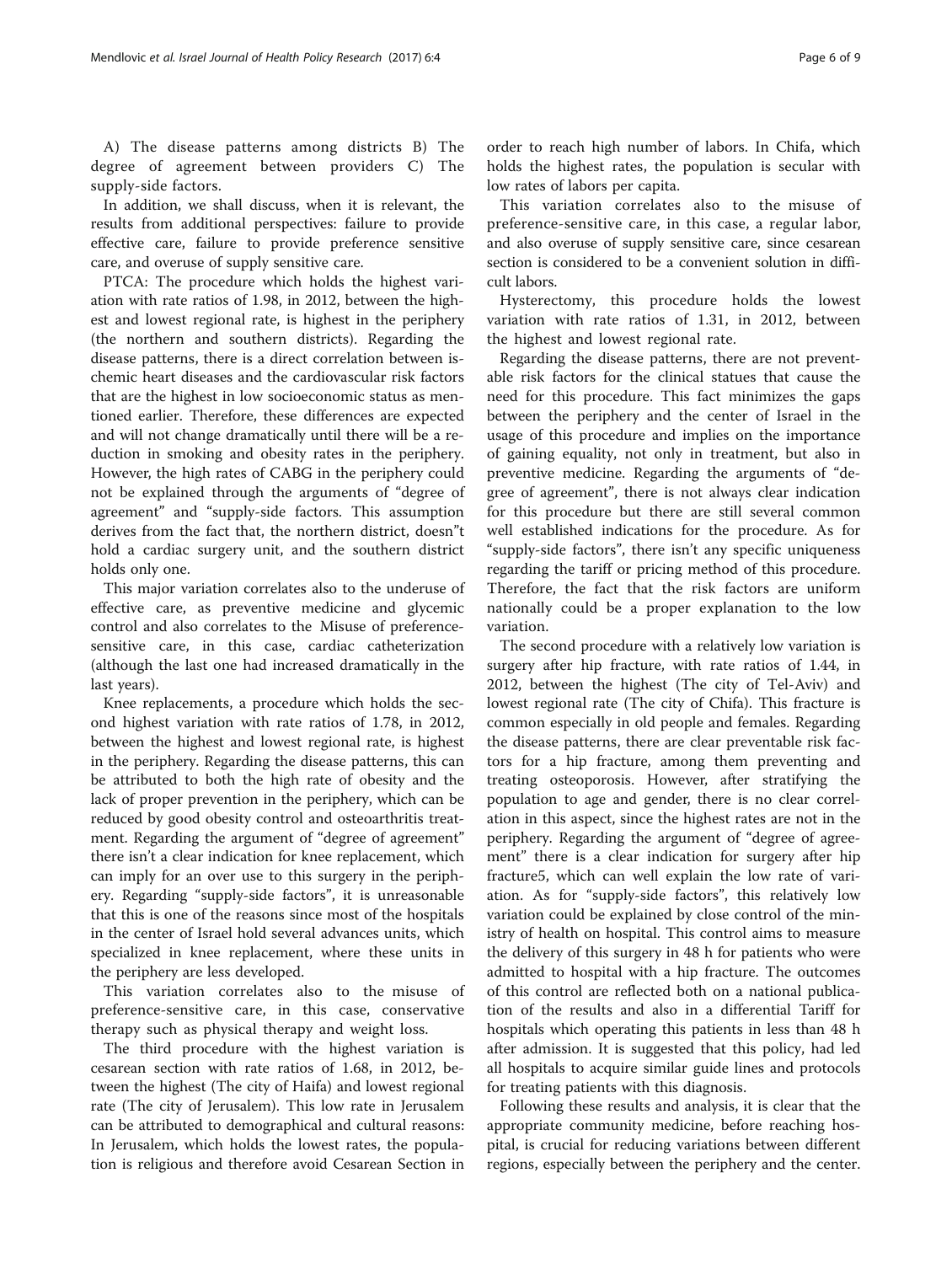Hence, it is not surprising that a 2010 study had revealed significant gaps in the availability of secondary community-based medical services, with relative shortages in the periphery for internal medicine, surgery and various sub-specialties [\[10](#page-8-0)]. This is consistent also with another finding of our research, which demonstrates higher rates of medical admissions in the periphery (with rate ratios of 1.34, in 2012, between the highest and lowest regional rate). The problematic availability of secondary community medical services in the periphery may have contributed to the transfer of activities from the community to hospitals, increasing the rate of hospital admissions. Interestingly, a related study found that gaps between the periphery and the center were also found in death rates [[11](#page-8-0)].

# Possible explanations for the trends over time through local and international perspective

Generally speaking, the trends in health care activities and procedure rates at the national level in Israel over the past ten years have been similar to those observed in many other OECD countries.

Comparing trends in procedures and hospitalizations over the years 2001–2012 reveals that Israel has in most cases the same trends as the other countries that were measured in this study [\[9](#page-8-0)]. There has been a general reduction in hospital medical admissions, in surgery after hip fracture and in hysterectomy rates. There has been a substantial increase in knee replacement and caesarean section rates. These findings are mostly relevant to the procedures with clear positive or negative trends and could be explained by the same reasons: The most significant increase was observed in knee joint replacement surgery, with an increase of more than half. This extremely positive trend could be easily explained by the fact that widespread usage of this technology is quite new. The second most positive trend is for caesarean sections, which could be attributed to the expanding demand from patients for this procedure, and the expanding phenomenon of defensive medicine. The decline in hysterectomy could be attributed to the relatively clear guidelines and indications for this procedure. The decline in medical admission rates could be mostly attributed to the improvement of medical services in the community, an improved prevention and more accurate reporting policy.

The only procedure for which Israel (along with Italy) doesn't converge to the general international trend is PTCA [[11](#page-8-0)]. This phenomenon may be related to the fact that, in the early 2000's, Israel used to have a very high rates relatively (Maximum of 401/100,000 population in 2003), which at that time was one of the highest rates in the OECD countries. Subsequently, this rate gradually converged to the prevailing international levels (293/ 100,000 population in 2011). As for an explanation to this relative high rates, especially in the early 2000's but also later, one option could be attributed to the fact the tariff of PTCA was relatively very high In Israel, and therefore could have led to a high availability and performance via the mechanism Of supply induced demand. Only lately, (July 2013) the tariff had declined, but it is still relatively high, such as the rates of this procedure in Israel.

The trends regarding cardiac care procedures are mixed and difficult to interpret. On the one hand, as in many other OECD countries, there has been a sharp decline in CABG rates in Israel, as a higher share of people with ischemic heart disease were treated with less invasive procedures. These interventions where based on cardiac catheterization and aggressive preventive treatments which included both secondary prevention and primary, both in hyperlipidemia, pre-diabetes and diabetes, and after first coronary event.

On the other hand, the national standardized rate of coronary angioplasty (PTCA) also decreased between 2000 and 2011, which is not consistent with the trend observed in most other OECD countries.

# Israel's inter-regional variation in international perspective

As national trends, the Israeli patterns of cross-regional variation are similar to those found in other countries. Knee replacement rates display high levels of variations, which can vary by more than fourfold across countries. Cardiac procedures rates show the highest level of geographic variations; they vary by more than threefold across countries and also have the highest level of within-country variation for more than half of the countries.

However, analyzing Israel's PTCA trends, which are not congruent with international trends of PTCA [\[11](#page-8-0)], raises the need to analyze this phenomenon via analyzing trends in CABG performance trends and regional trends as well.

On the one hand, as in most of the OECD countries, a sharp drop in the performance of coronary artery bypass surgery was seen in recent years. This decline is attributed to the diversion of some surgical activities into catheterization procedures. On the other hand, and unlike other OECD countries, a decline in the performance of invasive cardiac catheterization (PTCA) was observed. However, this downward trend was not uniform to all of the districts. While in the peripheral areas (the Northern and Southern districts), there was a sharp rise in the performance since 2002 to 2005 and from then some moderate changes, in other districts a decline was observed throughout the decade. These opposite trends, which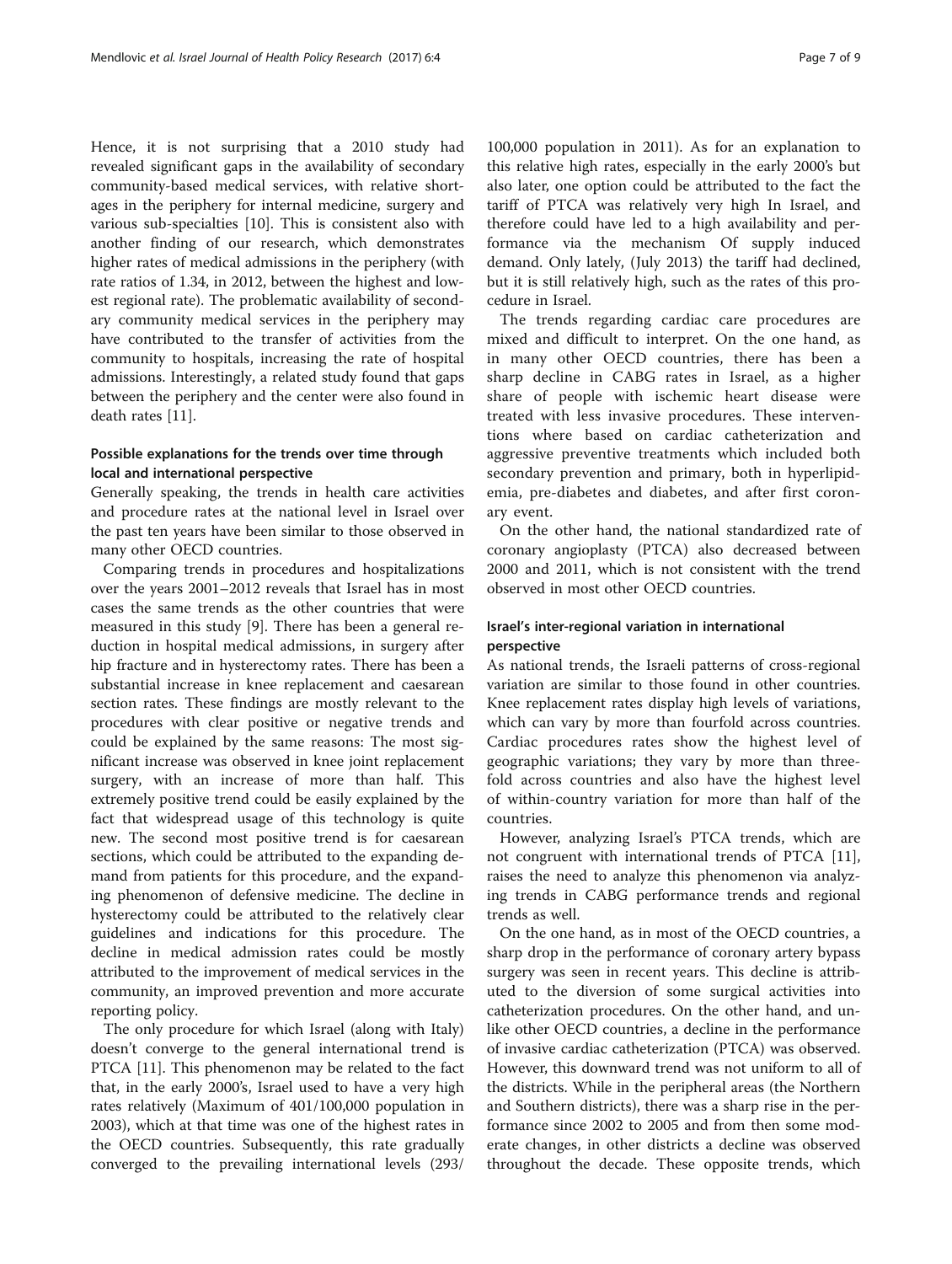<span id="page-7-0"></span>can be seen in Fig. [3](#page-4-0), have inversed the PTCA regional procedures rates from 2002 to 2012 and should be investigated separately, as they could be attributed to a the implications of "periphery reinforcement" policies. (see Additional file 2).

# Recent government activities to address the interregional differences

A thorough report published by the Ministry of Health in 2012 set a quantitative target of narrowing by 15% the disparities in mortality from cardiovascular conditions before age 75 between low-income persons and the populationwide average [\[12\]](#page-8-0). Given the fact that time and distance considerations are critically important in the case of a heart attack requiring urgent catheterization [\[13 14](#page-8-0)] the improvement in accessibility in this field has crucial importance in reducing gaps. It should be noted that the speed of performing cardiac catheterization in acute myocardial infarction is one of the quality measures that are examined by the Israeli Ministry of Health.<sup>4</sup>

The Ministry of Health, as part of a broader governmental policy, is continuing to strengthen the periphery by adding hospital beds and qualified personnel (residents and experts that since 2011 got a special bonus when choosing to work in the periphery), improving infrastructure and by adding quality measurements.

In the years ahead, the Ministry of Health will further investigate these trends in geographic variations in the use of hospital services across Israel and try to determine the factors that may explain these differences.

#### Policy implications

The main policy implications of the findings of this study are as follow:

- 1. Steps should be taken to preserve the trend of reduced hospitalization rate by strengthening both community and preventive medicine services. These steps should be taken especially in the periphery, were the admission rates are still relatively high.
- 2. As the trend in PCI rates differs between the central of Israel and its periphery, and this is at variance with the situation in other countries, the Ministry of Health should carry out research which will examine these differences and their practical and clinical motives and implications.
- 3. As for the relatively high rates of the PCI procedure in Israel, the Ministry of Health should examine its high tariff.
- 4. Following the negative trend and low variation in hysterectomy rates, that are being attributed to the usage of clinical guide lines and to the fact that socioeconomic status doesn't affect the risk factors that are leading to this procedure, the Ministry of

Health should focus on reducing risk factors which derives from inequality in health and should consider expending the usage of clinical guidelines to other clinical fields [[15\]](#page-8-0).

- 5. Following the low variation in surgery after hip fracture, that are being attributed partially both to the national publication of the results and to the allocation of a differential tariff for hospitals which operating this patients in less than 48 h after admission, the Ministry of Health should consider expending the usage of these methods, not only for improving clinical outcomes, but also for reducing geographical variations in health services.
- 6. The Ministry of Health should measure and publish extensive data regarding the correlation between geographical erase and risk factors for cardiovascular disease and other disease.
- 7. The Ministry of Health should measure and publish extensive data regarding the distribution of medical practices by districts in order to explain the observed usage patterns or referral patterns.

# Conclusions

This study provides, for the first time, a broad comparison of health service utilization among areas in Israel, which can be divided into the center of the country and its periphery. The findings of this paper can help policy makers assess, plan and initiate strategies in service supply which will strengthen preventive medical services in the community, reduce cardiovascular risk factors in the periphery and expand the national publication of clinical quality scores.

## **Endnotes**

- [http://www.dartmouthatlas.org](http://www.dartmouthatlas.org/)
- <sup>2</sup>Note that "medical admissions" also excludes normal deliveries and day hospitalizations.
- 3 [http://www.health.gov.il/PublicationsFiles/](http://www.health.gov.il/PublicationsFiles/health2013.pdf) [health2013.pdf](http://www.health.gov.il/PublicationsFiles/health2013.pdf)
- 4 [http://www.health.gov.il/PublicationsFiles/](http://www.health.gov.il/PublicationsFiles/Quality_National_Prog.pdf) [Quality\\_National\\_Prog.pdf](http://www.health.gov.il/PublicationsFiles/Quality_National_Prog.pdf)

## Additional files

[Additional file 1:](dx.doi.org/10.1186/s13584-016-0127-y) (PDF 180 kb)

[Additional file 2:](dx.doi.org/10.1186/s13584-016-0127-y) Cardiac catheterization service in the periphery, as a case study for health disparities reducing policy. (DOCX 14 kb)

#### Abbreviations

NHDD: National Hospital Discharges Database; OECD: Organization for Economic Co-operation and Development; PTCA: Percutaneous transluminal coronary angioplasty

# Acknowledgements

Not applicable.